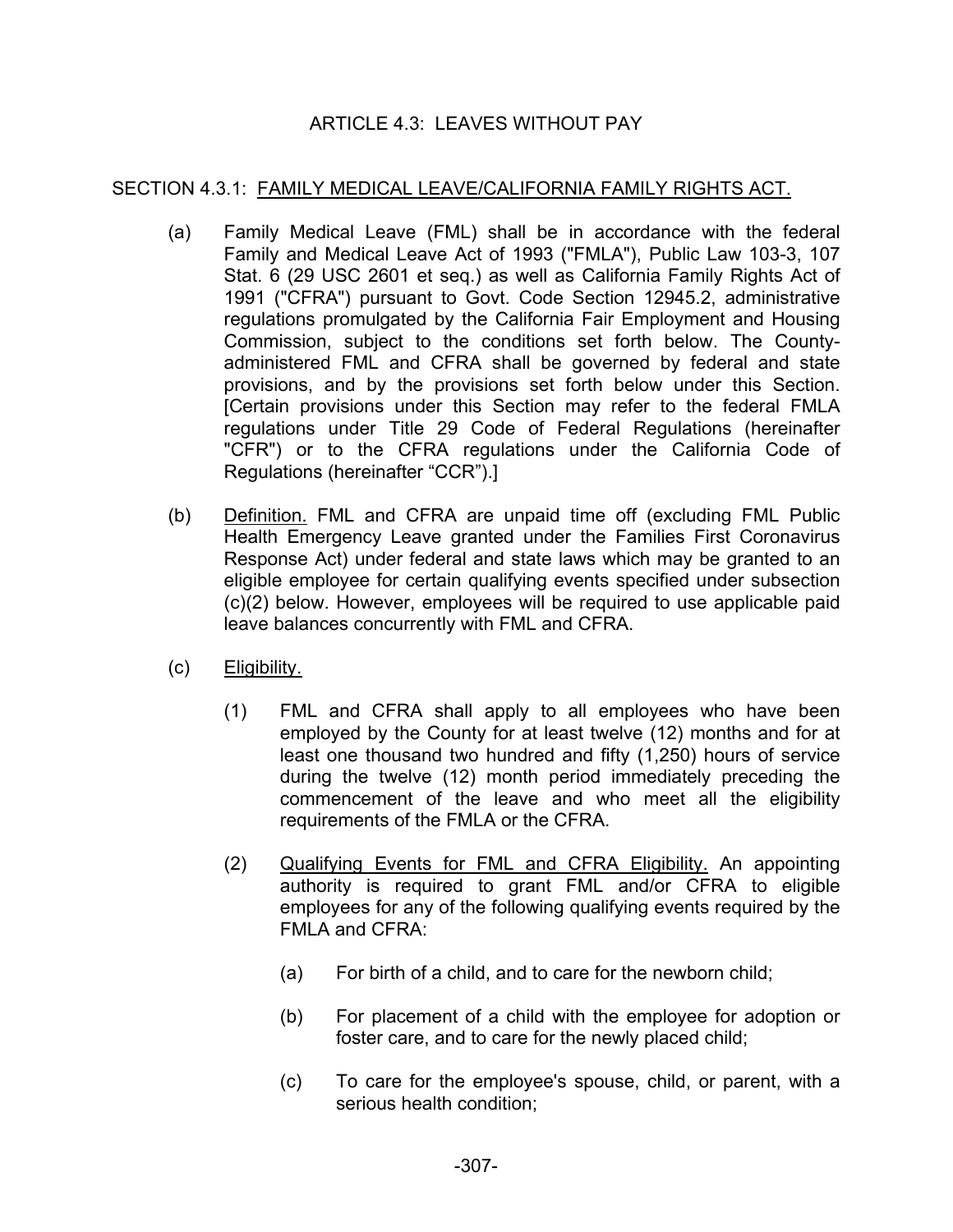- (d) Because of a serious health condition that makes the employee unable to perform one or more of the essential functions of the employee's job;
- (e) Exigency Leave To care for a covered military member serving in the Reserves, active duty, or a retired member of the Regular Armed Forces or Reserve; and
- (f) Military Caregiver Leave To care for an employee's spouse, child, parent or next of kin, while recovering from an injury or illness suffered while on active duty or a preexisting injury that was aggravated while on active duty within the last five (5) years preceding his or her treatment, for up to twenty-six (26) weeks.

(Added 10/08/10, Ord. No. 10079)

- (3) Additional Qualifying Events for CFRA Eligibility. An appointing authority is required to grant CFRA to eligible employees for any of the following qualifying events required by CFRA:
	- (a) To care for a sibling, grandparent, grandchild, Registered Domestic Partner, child of a Registered Domestic Partner, or child of any age with a serious health condition.
- (d) Conditions.
	- (1) Requesting FML and/or CFRA. The employee shall give notice to the appointing authority of the need for FML and/or CFRA by completing the required forms. To give such notice an employee does not need to assert rights for FML and/or CFRA expressly or even mention FML and/or CFRA; however, the employee must state a qualifying reason for FML and/or CFRA. An employee who fails to demonstrate an FML/CFRA qualifying reason is not eligible for FML/CFRA. However, the appointing authority may consider the employee for other types of County authorized leaves. The requested leave will be counted against the employee's annual FMLA and CFRA entitlement as well. This notice shall refer to the leave as "FML/CFRA".
	- (2) Medical Certification. If an employee is requesting leave for more than three (3) days due to their own serious health condition or a serious health condition of a family member, they must provide medical certification on the form entitled "Certification of Health Care Provider". Employees must provide proof of serious health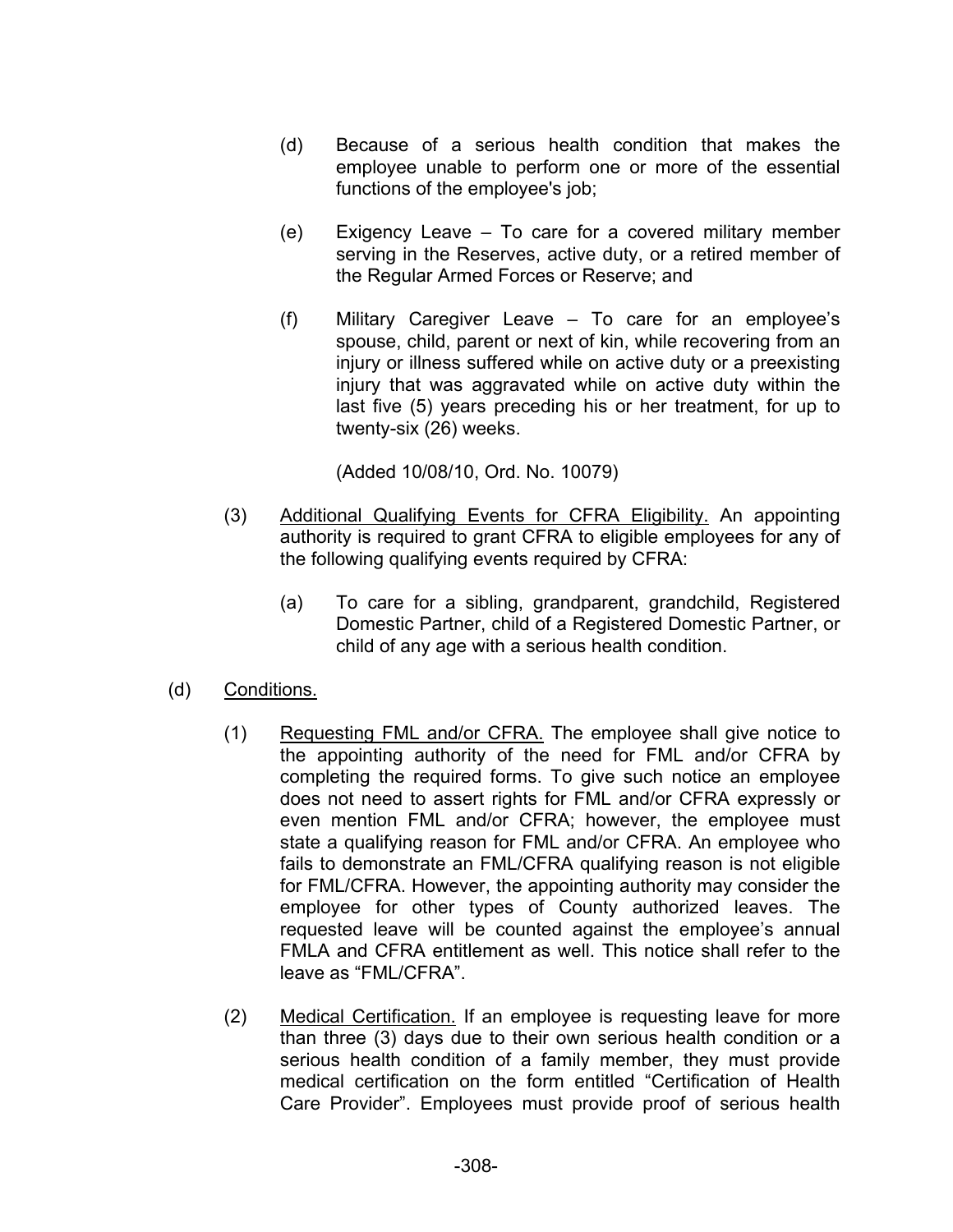condition within the timelines prescribed by the Department of Labor and Department of Fair Employment and Housing. In the event of a Pandemic illness, the medical certification may be waived by the Director. If an employee does not submit a medical certification, FML/CFRA may not be granted. Under certain circumstances, recertification of the serious health condition may be required.

(Amended 10/08/10, Ord. No. 10079)

- (3) Job Retention. Following FML/CFRA leave, the employee is entitled to return to the same or an equivalent job upon return from leave. However, should the employee exhaust their FML/CFRA leave and continue on some other form of County unpaid leave, they may not be entitled to return to their previous position.
- (4) Health Insurance Liability. The employee may be liable for the payment of health insurance premiums paid by the County during their FML/CFRA leave if the employee does not return to work for at least thirty (30) days after taking FML/CFRA leave as more fully set forth in Section 4.3.1(g), Maintenance of Insurance Coverage, below.
- (5) Fitness-for-Duty. The employee will be required to provide a fitness-for-duty certification before returning to work, unless the appointing authority determines that the certification is not necessary as more fully set forth in Section 4.3.1(i), Certification Prior to Return from Leave, below.
- (e) Duration. An eligible employee is entitled to twelve (12) workweeks of FML and CFRA during a 12-month period. The 12-month period shall be measured forward from the date the employee's first FML/CFRA leave begins. The next 12-month period would begin the first time FML/CFRA leave is taken after completion of any previous 12-month period. NOTE: An employee is entitled to take leave for a disability due to pregnancy, childbirth, or related medical conditions pursuant to the California Pregnancy Disability Leave provision under Government Code Section 12945 which shall not constitute FML/CFRA. Twelve (12) workweeks of FML/CFRA may be used once an employee is no longer disabled by pregnancy.

An eligible employee is entitled up to twenty-six (26) weeks of leave if they request Military Caregiver Leave (MCL).

(Amended 10/08/10, Ord. No. 10079)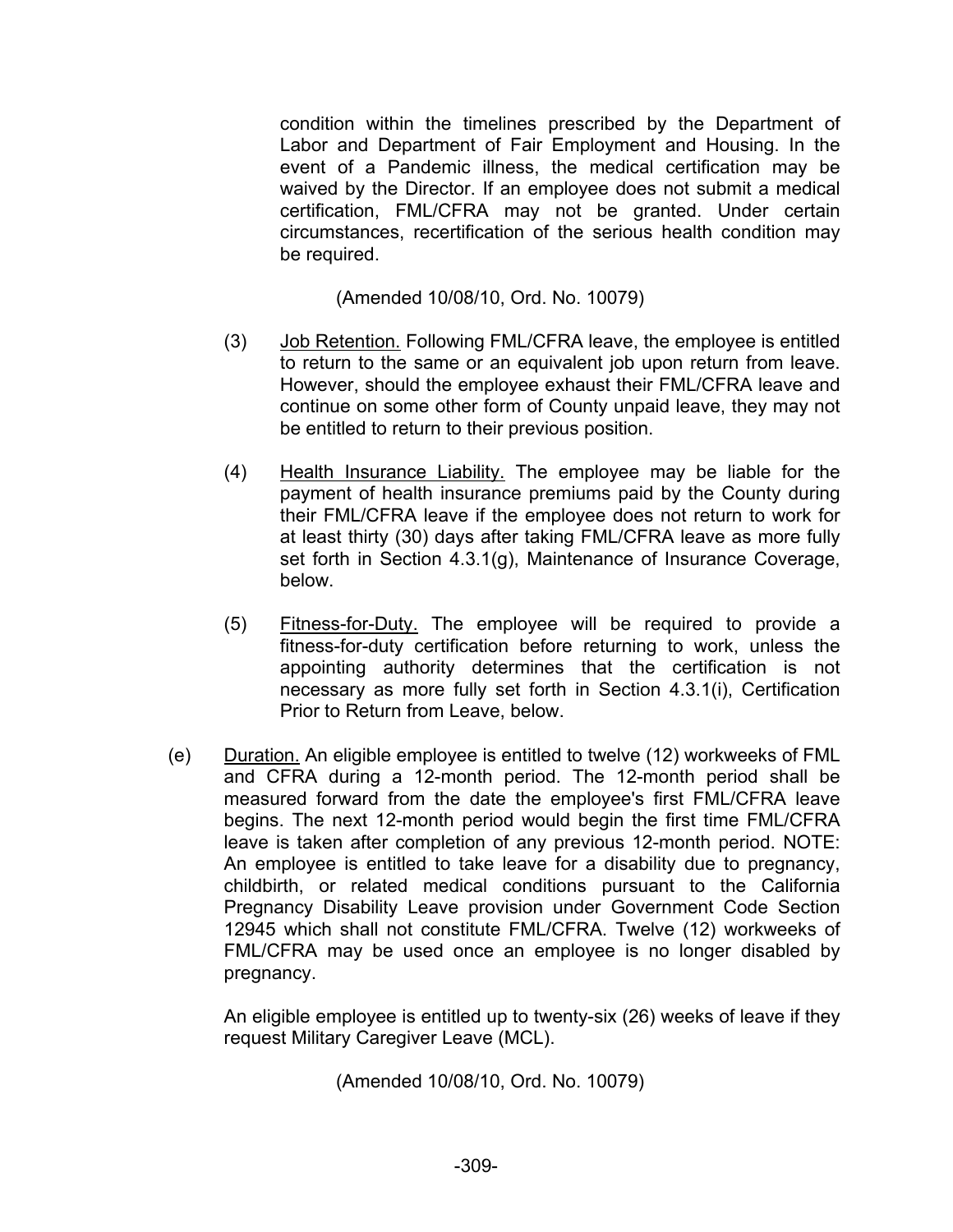- (f) Coordination with County Leave Programs. FML/CFRA shall be coordinated with County paid leave and unpaid leave as follows:
	- (1) FML/CFRA Paid Leave. The employee is required by the County of San Diego to substitute accrued vacation or other applicable paid leave in lieu of FML/CFRA unpaid leave if the employee is eligible for the paid leave according to the County's paid leave provisions. Such paid leave usage will be counted against the employee's FML/CFRA duration entitlement subject to the following exceptions:
		- (a) Paid injury leave pursuant to Compensation Ordinance Section 4.2.3 shall not be counted against FML/CFRA leave; and
		- (b) Fair Labor Standards Act (FLSA) compensatory time off is not a form of accrued paid leave that the County may require the employee to substitute for unpaid FMLA/CFRA leave. However, the employee may elect to use FLSA compensatory time for a FML/CFRA reason and such time off shall be counted as FML/CFRA leave.

(Amended 03/30/18, Ord. No. 10525)

- (2) FML/CFRA Unpaid Leave. An employee who requests leave and is NOT eligible for paid leave under the County's paid leave provisions, but who qualifies for and is approved for FML/CFRA, shall be on FML/CFRA unpaid leave pursuant to the provisions of this Section.
- (3) County Unpaid Leave. An employee who requests leave and is NOT eligible for paid leave or for FML/CFRA, but who qualifies for unpaid leave under one of the County's unpaid leave provisions, may be considered for County unpaid leave (not FML/CFRA unpaid leave) pursuant to the provisions of the County unpaid leave program.

# (g) Maintenance of Insurance Coverage.

- (1) General Requirement. An employee's group insurance coverage shall be maintained during approved FML/CFRA on the same conditions as coverage would have been provided if the employee had been employed continuously during the entire FML/CFRA period.
- (2) Premium Payments During FML/CFRA Paid Leave. The County will continue to make its regular contributions toward insurance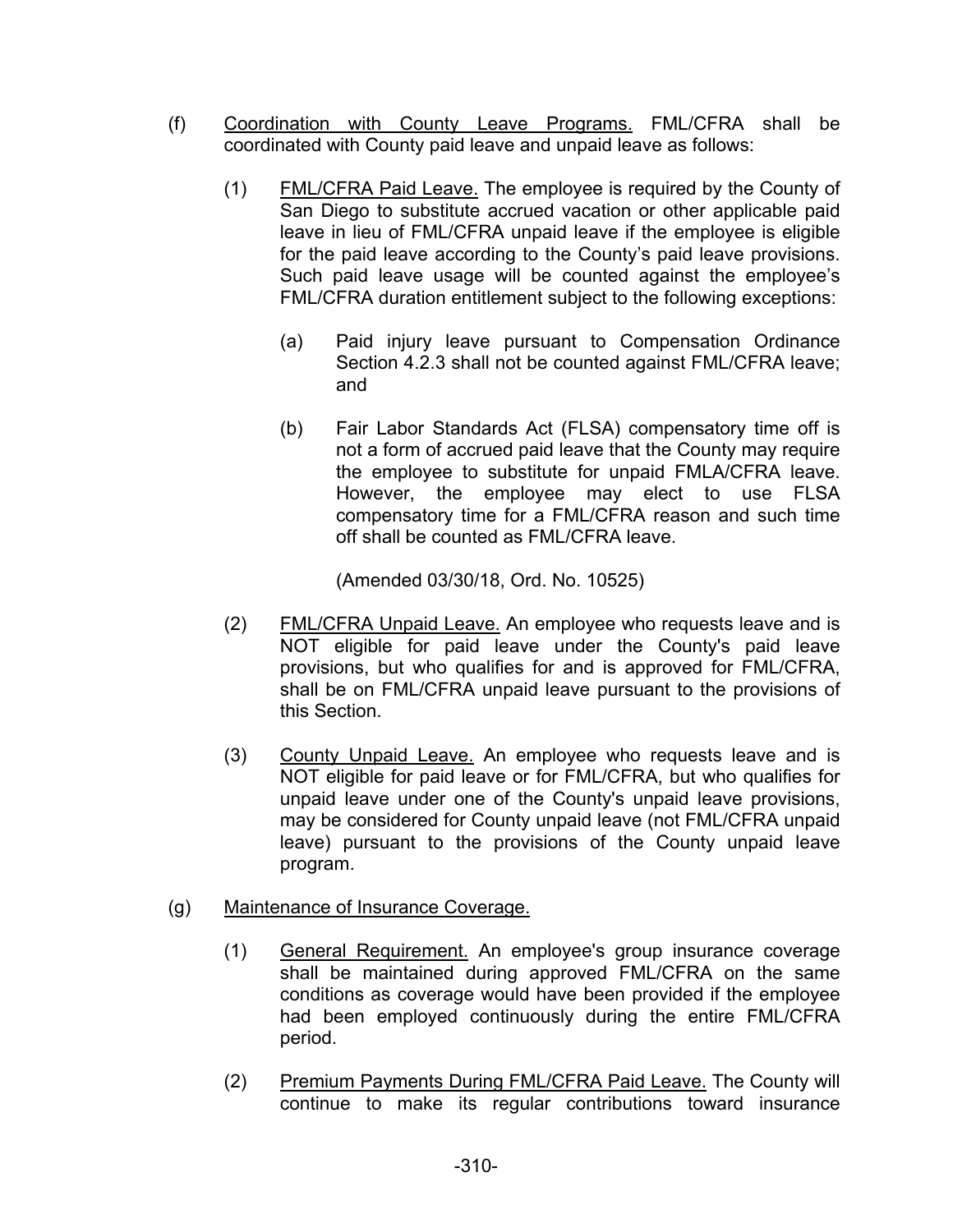premiums for up to twelve (12) weeks of FML/CFRA in order to maintain insurance benefits.

- (3) Premium Payments During FML/CFRA Unpaid Leave.
	- (a) County Contribution Towards Employee Premium. During the period that an employee is on FML/CFRA unpaid leave, the County shall continue to make its contributions required under Compensation Ordinance Section 5.1.6(c), Flexible Benefits Plan, and all other group insurance benefits provided by the County even though the employee is not receiving pay during this FML/CFRA unpaid leave period.
	- (b) Employee Premium Payment. The employee will be required to continue to pay their share of their regular insurance premium payments during FML/CFRA.
	- (c) Employee's Failure to Submit Payment While on Leave. If an employee fails to submit the full amount of the insurance premium payments on a timely basis, the County shall pay the required amount on behalf of the employee on an advance basis in order to maintain all of the employee's insurance coverage. The employee shall continue to be obligated for these premiums and shall reimburse the County for the payments. The reimbursement shall be as follows:
		- (i) During the period of the FML/CFRA unpaid leave, the employee shall make payment to the County for all the required premiums which are past due.
		- (ii) Upon the employee's return to work from leave, any required premiums not paid by employee shall be entered as added payroll deductions. The amount of each added payroll deduction shall be equal to the amount of each separate premium not paid by the employee. This added payroll deduction shall be entered on each of the employee's biweekly pay warrants until the full amount of the premiums is paid in full.
- (h) Employee's Failure to Return to Work After FML/CFRA Unpaid Leave. If an employee fails to return to work for at least thirty (30) days after FML/CFRA unpaid leave, except for those circumstances indicated under CFR Section 825.213(a)(1)-(3) and (c), the insurance premiums paid during FML/CFRA Unpaid Leave by the County through the County's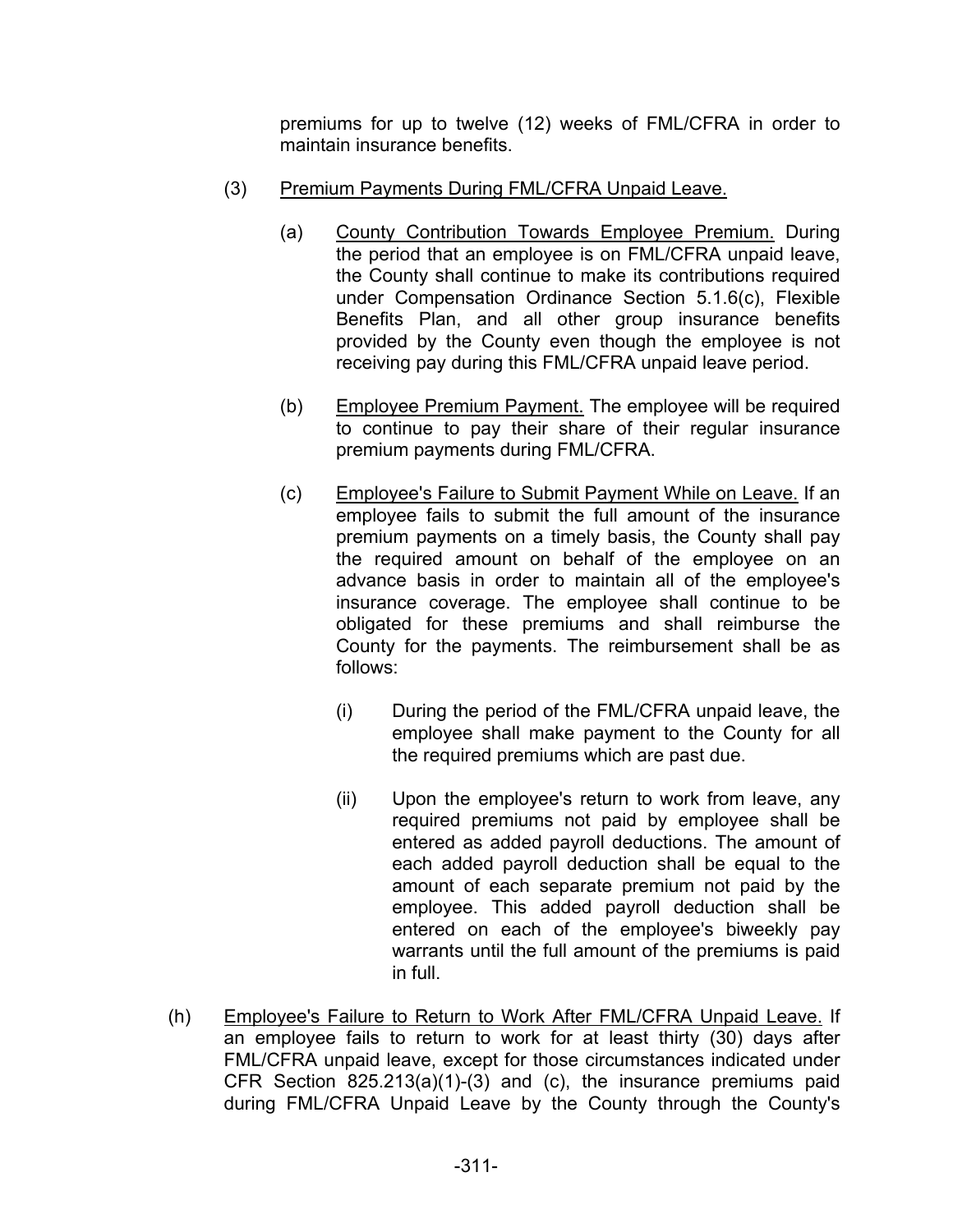contributions and any premium amounts owed by the employee which are paid during FML/CFRA unpaid leave by the County on an advanced basis are the obligation of the employee and shall be considered a debt owed by the non-returning employee to the County. The County may recover this debt through the deduction from any sums due to the employee from any required payoffs owed to the employee from vacation or sick leave balances.

(i) Certification Prior to Return from Leave. An employee may return to work at the conclusion of FML/CFRA for their own serious health condition contingent upon providing a medical release prior to returning to work. At its discretion, the Appointing Authority may determine that a certification is not necessary and the employee will be permitted to return to work.

> (Renumbered and Amended 08/01/08, Ord. No. 9946) (Amended 01/26/21, Ord. No. 10713)

# SECTION 4.3.1: DISABILITY LEAVE.

(Repealed 08/01/08 Ord. No. 9946)

# SECTION 4.3.2: LEAVE OF ABSENCE WITHOUT PAY.

- (a) Definition. Leave from the employee's class and position without pay, granted at the discretion of the appointing authority. A permanent employee may be granted unpaid leave, either with the right to return or without the right to return. Exception: no paid leave of any kind will be granted an employee who is on suspension as discipline.
- (b) Leave Without Pay with Right to Return. If leave without pay with right to return is granted, after such leave the employee shall be entitled to return to the same class in the same department as was occupied at the commencement of the leave.
- (c) Leave Without Pay without Right to Return. If leave without pay without right to return is granted, after such leave, the employee shall not have entitlement to return to the same class in the same department as he/she occupied at the commencement of the leave.
- (d) With Right to Return Conditions and Duration of Leave.
	- (1) Appointing Authority Approval. Leave without pay with right to return may be granted at the discretion of the appointing authority in the following instances.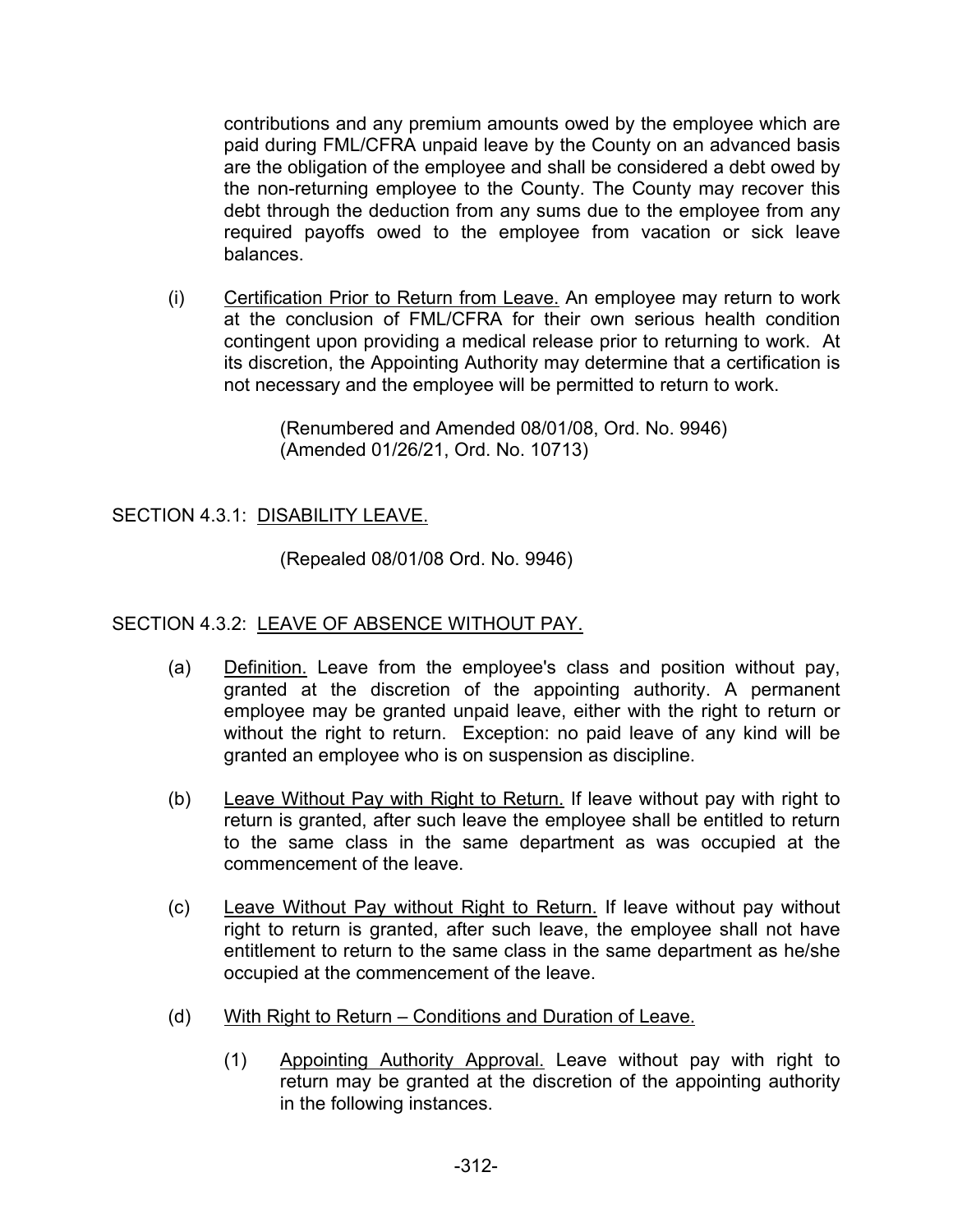- (a) 60 Days or Less. For a maximum of sixty (60) workdays for some purpose not otherwise covered by any other leave without pay provision.
	- (i) The employee has exhausted non-FLSA compensatory time off and vacation, unless excluded under subsection (ii) below.
	- (ii) Employees shall not be required to exhaust paid leave prior to commencing leave of 60 work days or less in classes designated: AE, AM, AS, CL, CM, CR, DA, DS, FS, HS, MM, PR, PS, RN, SM, SS and SW.
- (b) Temporary Appointment. To accept a temporary appointment (includes provisional and certified temporary appointments) to a classified or (acting temporary) unclassified position in a County department.
	- (i) Conditions. Employees shall not be required to exhaust paid leave.
	- (ii) Duration. Such leaves shall be for a maximum of twenty-six (26) biweekly pay periods, except for employees in classes designated PO, when such leave shall be for a maximum of thirteen (13) biweekly pay periods.
	- (iii) An employee granted leave without pay pursuant to this provision if not offered an opportunity to return to the same class of position in the same department at the expiration of such leave, shall be provided additional leave until a position in his/her class and department is made available to him/her, provided that such employee shall have a right to the first vacancy in his/her class and department which occurs during such additional leave, and provided further that such additional leave shall not exceed twenty-six (26) biweekly pay periods.
- (c) Disability Leave. When certified by a medical doctor to be unable to perform the duties of the employee's position.
	- (i) Conditions. The employee has exhausted paid leave.
	- (ii) Duration. Such leave shall be for the duration of the disability but not to exceed one (1) year.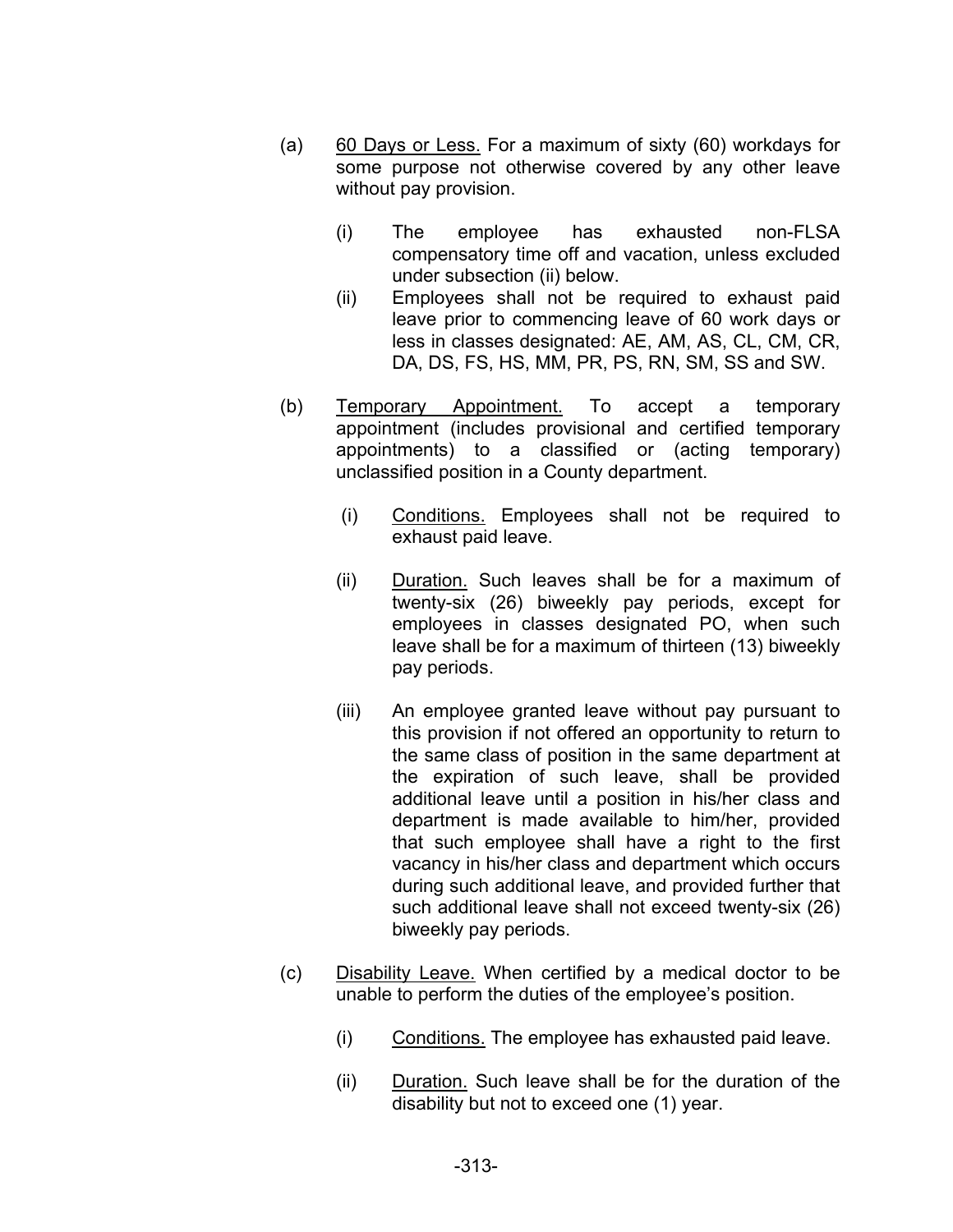- (iii) If an employee is unable to return to work at the end of one (1) year, the employee shall be placed on leave without pay without right to return for a maximum of one (1) year as provided below in section (e), Without Right to Return. While on this additional leave, employees in classes designated AM, AS, CC, CS, DA, PD, PM, PO, and SO, shall be entitled to the first vacancy in the same class in the same department as was occupied at the commencement of the leave.
- (iv) For employees in classes designated SW, if a disability retirement application is pending with the San Diego County Employees Retirement Association (SDCERA), such leave shall continue until final determination of the application is made.
- (2) Director Approval. At the discretion of the appointing authority, and approval of the Director, Department of Human Resources, an employee may be granted leave without pay for good cause, other than illness, up to twenty-six (26) biweekly pay periods. Good cause includes leave requested for union activity. Such leaves may be extended a maximum of twenty-six (26) biweekly pay periods by the Director if circumstances warrant.
- (e) Without Right to Return Conditions and Duration of Leave.
	- (1) The Director, Department of Human Resources, may, with proper justification, grant a leave without pay without right to return for a maximum of twenty-six (26) biweekly pay periods.
		- (a) Leave Extension. An employee granted leave without pay pursuant to this provision, if not offered an opportunity to return to the same class of position in the same department at the expiration of such leave, shall be provided additional leave until a position in his/her class and department is made available to him/her, and provided further that such additional leave shall not exceed twenty-six (26) biweekly pay periods.
		- (b) Failure to Return from Leave. Any employee who is not returned to County employment at the expiration of the initial leave without pay and who is not returned to County employment within the next succeeding twenty-six (26) biweekly pay periods shall be deemed to be absent without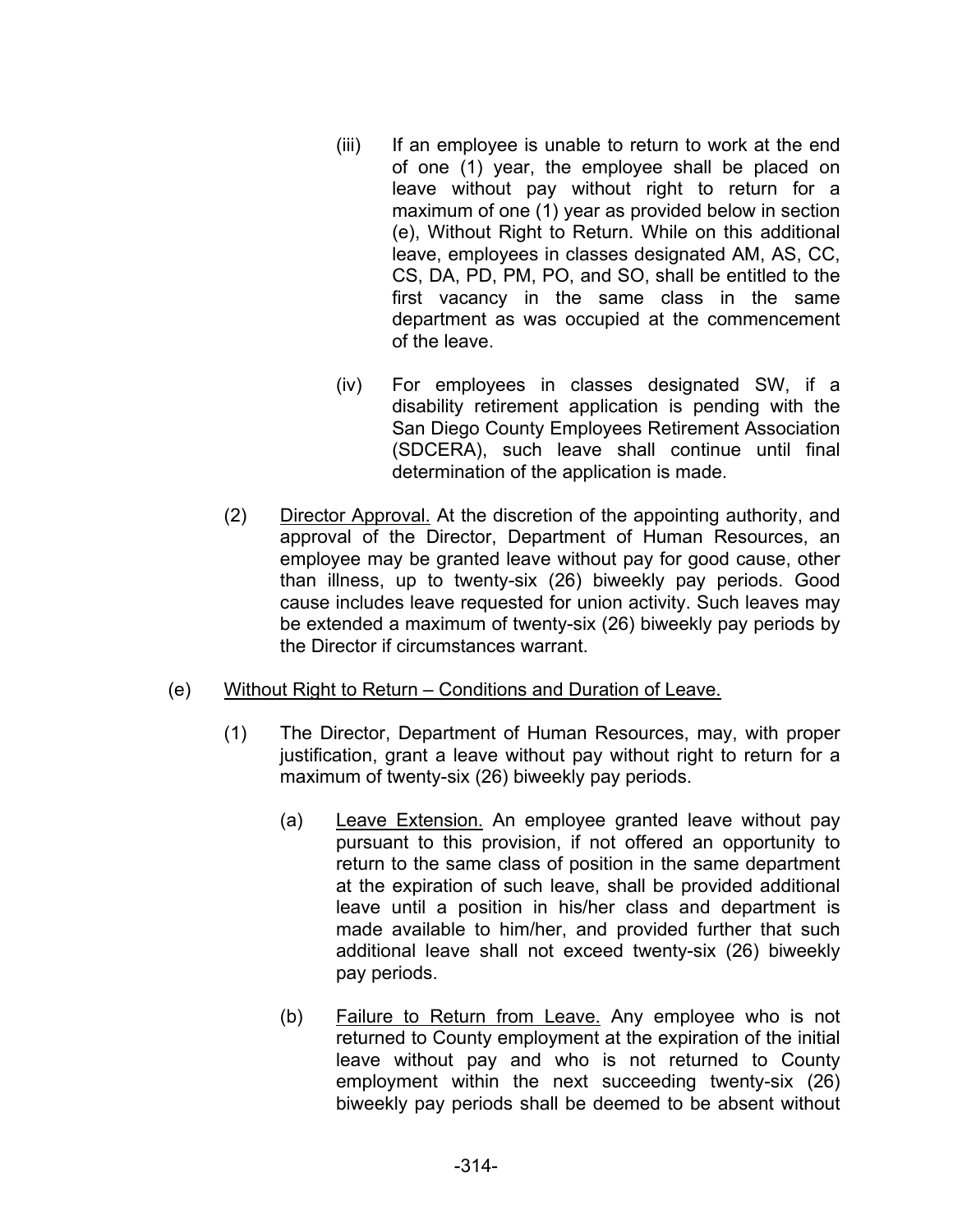leave.

(2) PO employees. For employees in classes designated PO at the discretion of the appointing authority and upon approval of the Director, Department of Human Resources, an employee may be granted leave without pay for good cause, other than illness, up to one (1) year. Such leave may be extended a maximum of one (1) year by the Director, Department of Human Resources, if circumstances warrant. At the expiration of leave without pay without right to return an employee shall have the right to the first vacancy in the class in the department.

(Renumbered and Amended 08/01/08, Ord. No. 9946)

# SECTION 4.3.3: COMPULSORY LEAVE.

- (a) Definition. Compulsory Leave means the employee's non-disciplinary absence from duty imposed by the appointing authority. When placed on such leave, paid leave and compensatory time off shall first be exhausted before the employee is placed on compulsory leave without pay.
- (b) Conditions.
	- (1) Required Examination. If, in the opinion of an employee's appointing authority, such employee is mentally or physically incapacitated to perform assigned duties, such employee may be required by the appointing authority to submit to examination by a licensed physician or licensed clinical psychologist designated or approved by the Commission.
	- (2) Report. If the report of the physician or licensed clinical psychologist shows the employee to be in a mentally or physically unfit condition to perform assigned duties, the appointing authority shall have the right to compel such employee to take sufficient leave of absence to become fit to perform assigned duties.
	- (3) Commission Appeal. The employee may appeal to the Commission the appointing authority's determination to place the employee on leave.
- (c) Duration. For not to exceed the period necessary for the employee to become fit to perform assigned duties.

(Renumbered 08/01/08, Ord. No. 9946)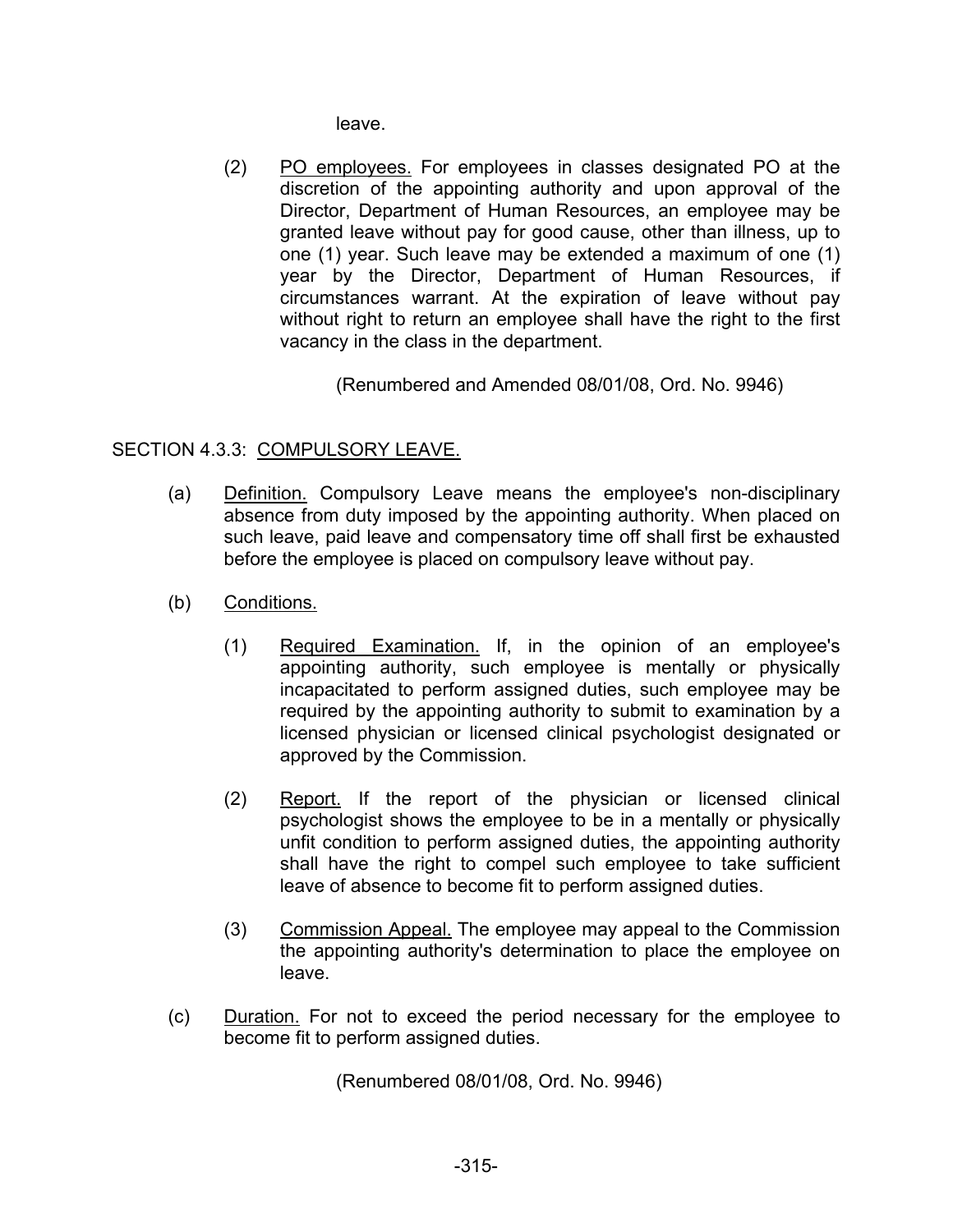# SECTION 4.3.3: MISCELLANEOUS LEAVE.

(Repealed 08/01/08, Ord. No. 9946)

### SECTION 4.3.4: UNPAID MILITARY LEAVE.

- (a) Definition. Unpaid military leave means that an employee is engaged in military service and has exhausted or is not eligible for paid military leave.
- (b) Conditions. Unpaid military leave is automatically granted to employees engaged in active military duty who:
	- (1) Have exceeded the paid thirty (30) days military leave per fiscal year as defined in Section 4.2.6(a) (Military Leave); or
	- (2) Are ineligible for paid leave or who chose not to use paid leave accruals while on military assignment.
- (c) Duration. Shall cease when the employee returns to County paid service or is approved for another type of leave of absence.

(Added 08/01/08, Ord. No. 9946)

#### SECTION 4.3.5: MILITARY SPOUSE/DOMESTIC PARTNER LEAVE.

- (a) Definition. Military Spouse/Domestic Partner leave (MSL) is unpaid leave granted to the spouse or domestic partner of a member of the Armed Forces, National Guard or Reserves when that member is on leave from deployment from a designated combat theater or combat zone during a period of military conflict.
- (b) Eligibility. Employees paid at a bi-weekly rate or hourly employees who work an average of twenty (20) hours per week or more are eligible.
- (c) Conditions. Upon request, MSL is automatically granted to employees who:
	- (1) Are the legal spouse or domestic partner of a military member and provide documentation verifying such relationship; and
	- (2) That military member will be on leave from a combat theater/ combat zone as designated by the President by Executive Order during a period of military conflict.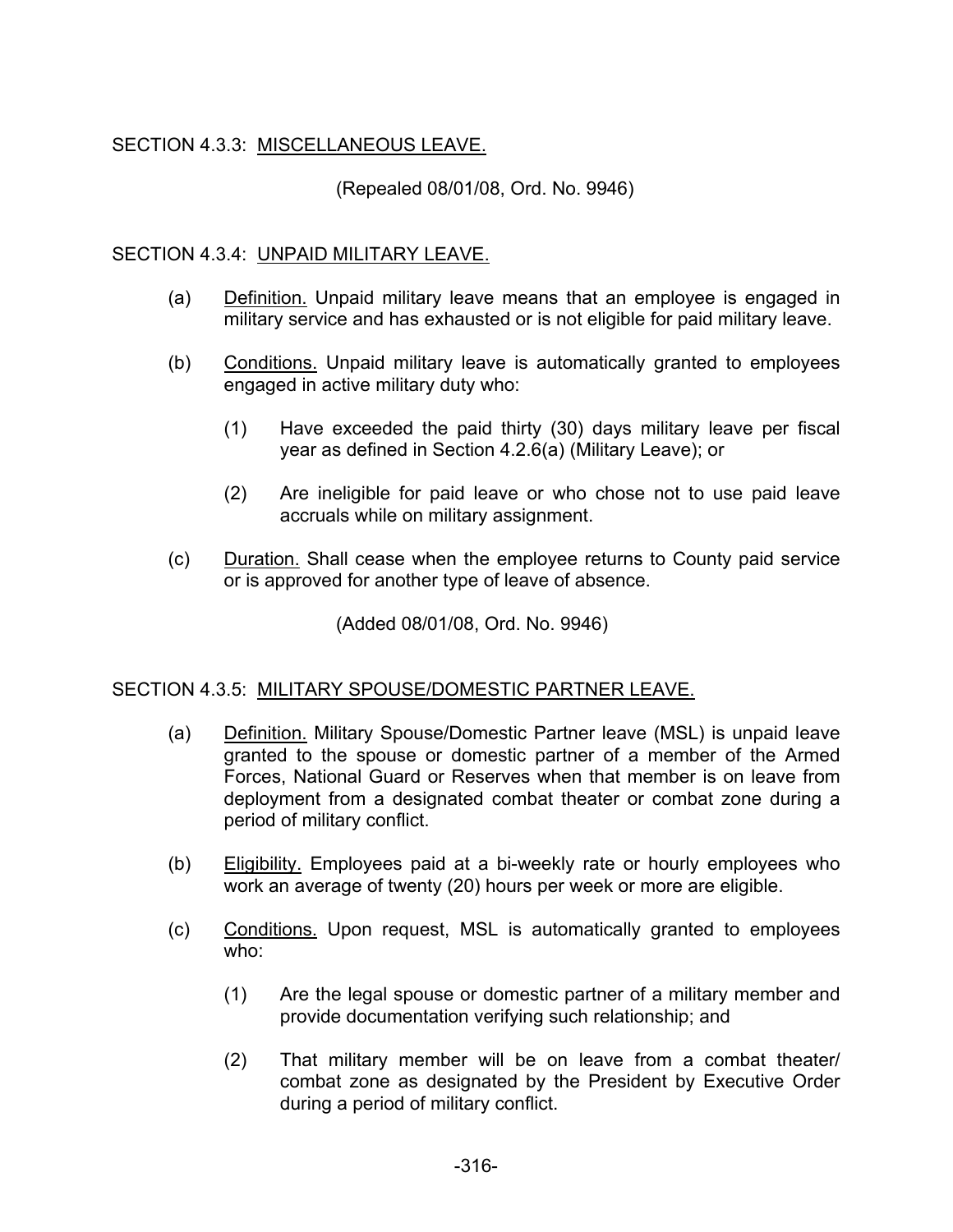- (d) Duration. An employee may request ten (10) days of MSL per occurrence of the military member receiving qualified military leave.
- (e) Coordination with County Leave Programs. Employees may substitute accrued vacation and other applicable paid leaves in lieu of unpaid leave if the employee is eligible for the paid leave according to the County's paid leave provisions.

(Added 08/01/08, Ord. No. 9946)

# SECTION 4.3.6: LEAVE WITHOUT PAY-STAFF TO ELECTED OFFICIAL.

- (a) Definition. The Director, Department of Human Resources, may grant a leave without pay to a classified employee for an indefinite period of time to accept an unclassified position as staff to an elected official. This leave may be either with or without the right to return. The employee shall not be required to exhaust paid leave.
- (b) Exception. This section shall not apply to classes designated PO and SO.

(Renumbered 08/01/08, Ord. No. 9946)

# SECTION 4.3.7: LEAVE FROM THE CLASSIFIED SERVICE TO ACCEPT UNCLASSIFIED SERVICE COUNTY POSITIONS.

- (a) Application. The provisions of this section are only applicable to employees in classes designated AE, AM, AS, CC, CE, CEM, CL, CM, CR, CS, DA, DI, DM, DS, FS, HS, MA, MM, PO, PD, PM, PR, PS, RN, SM, SO, SS, or SW.
- (b) Definition. Leave from the classified service without pay, granted at the discretion of the Director, to accept a position in the Unclassified County Service; without the right to return.
- (c) Conditions. The employee:
	- (1) has accepted appointment to a position in the Unclassified Service;
	- (2) shall not be required to exhaust paid leave.
- (d) Duration. For an indefinite period.

(Renumbered 08/01/08, Ord. No. 9946)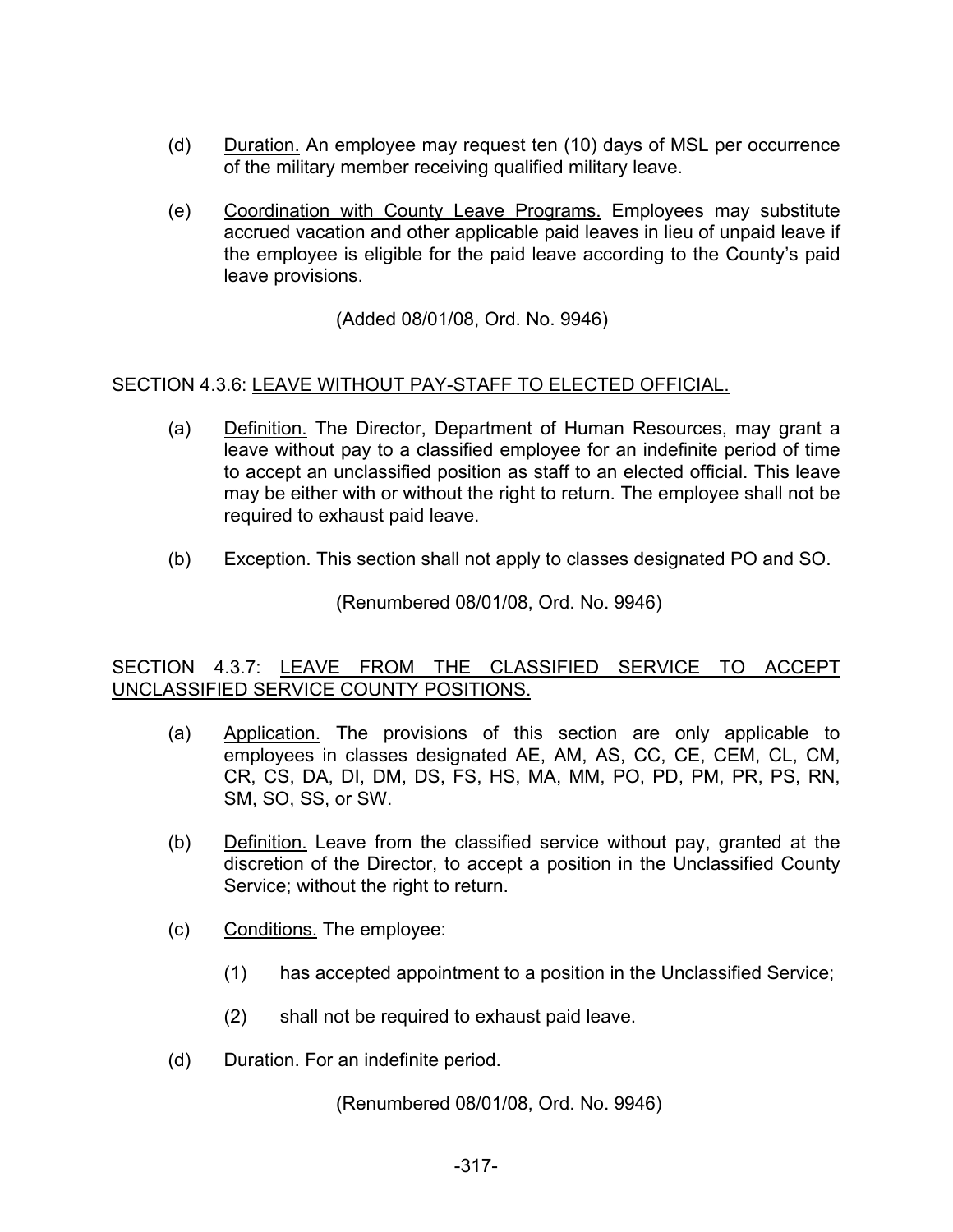SECTION 4.3.8: SHORT-TERM VOLUNTARY WORK FURLOUGH. Notwithstanding any other provision of this article, the appointing authority, on approval of the Chief Administrative Officer for good cause may grant a permanent or probationary employee a voluntary leave of absence without pay with right to return to the same position, subject to the following conditions:

- (a) Leave must be taken in increments of one full regular work day for the eligible employee; e.g. eight (8), nine (9), ten (10), or twelve (12) hours.
- (b) Such leave shall be available only during a period or periods of time designated by the Board of Supervisors as times of economic hardship.
- (c) The amount of leave time taken during the period authorized by the Board of Supervisors shall not exceed the total number of hours in one regular pay period of the eligible employee.
- (d) Credits toward sick leave, vacation, and holiday eligibility shall accrue as though the employee were on paid status.
- (e) Time on this special unpaid leave shall apply toward time in service for step advancement, completion of probation, and toward seniority for purposes of layoff.
- (f) Shall be granted without requiring employees to first use accumulated vacation and compensatory time off prior to taking this special unpaid leave.
- (g) Such leave is available only to employees who are on paid status the entire work day before as well as the entire work day after the work furlough day(s).
- (h) Employees on other leave without pay shall not be eligible for work furlough.

(Renumbered 08/01/08, Ord. No. 9946)

SECTION 4.3.9: LONG-TERM VOLUNTARY WORK FURLOUGH. Upon determination by the appointing authority that work force reductions may be necessary in the department, the appointing authority, with the approval of the Director, Department of Human Resources, may grant a corresponding number of permanent employees leave without pay with right to return to the same class in the same service/division in the department in which the leave was granted, for up to twenty-six (26) biweekly pay periods subject to the following conditions: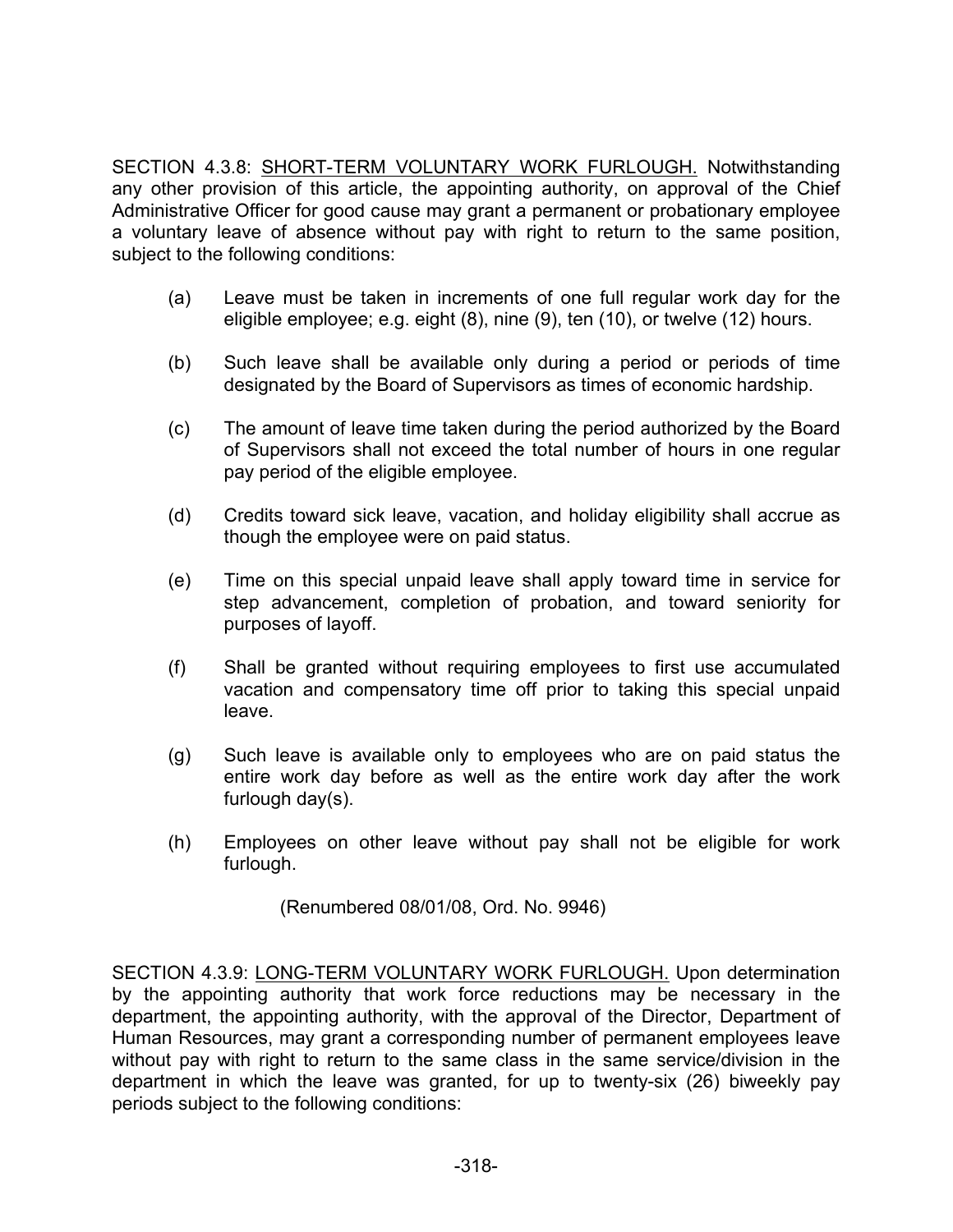- (a) Shall be granted without requiring employees to use accumulated vacation and compensatory time off;
- (b) In the event there is no vacancy upon expiration of the leave, the employee may displace an employee in the same class who has fewer layoff points. In the event there is no vacancy, and no employee in the same class with fewer layoff rating points, an additional leave of up to twenty-six (26) biweekly pay periods shall be granted during which the employee, if still physically fit, may fill the first vacancy which occurs in the same class:
	- (1) For employees in classes designated DI, DM, DS and SM the physical fitness standard applicable upon return shall not be greater than the standard applicable to the employee at the time of the furlough request.
	- (2) For employees in classes designated PO employees may fill the first vacancy which occurs in the same class after exhaustion of the reinstatement list for that class.
- (c) The employee who is granted this type of leave shall continue to accrue seniority for purposes of calculating layoff rating points in the same manner as if on paid leave.
- (d) It is understood that employees granted this type of leave will not be eligible for unemployment compensation benefits while on leave.
- (e) It is understood that employees granted this type of leave will not accrue sick leave or vacation credits while on leave.
- (f) It is understood that the County's share of health insurance premiums for the employee will not be paid during this type of leave, but the employee may continue such coverage at his/her own expense.

(Renumbered 08/01/08, Ord. No. 9946)

SECTION 4.3.10: SPECIAL LEAVE – AM, AS, DA, PD and PM. The appointing authority, for good cause, may grant a permanent employee a voluntary leave of absence without pay with the right to return for a maximum of twenty-six (26) biweekly pay periods. Leave pursuant to a sabbatical leave program approved by the appointing authority shall be considered leave for good cause.

(Renumbered 08/01/08, Ord. No. 9946)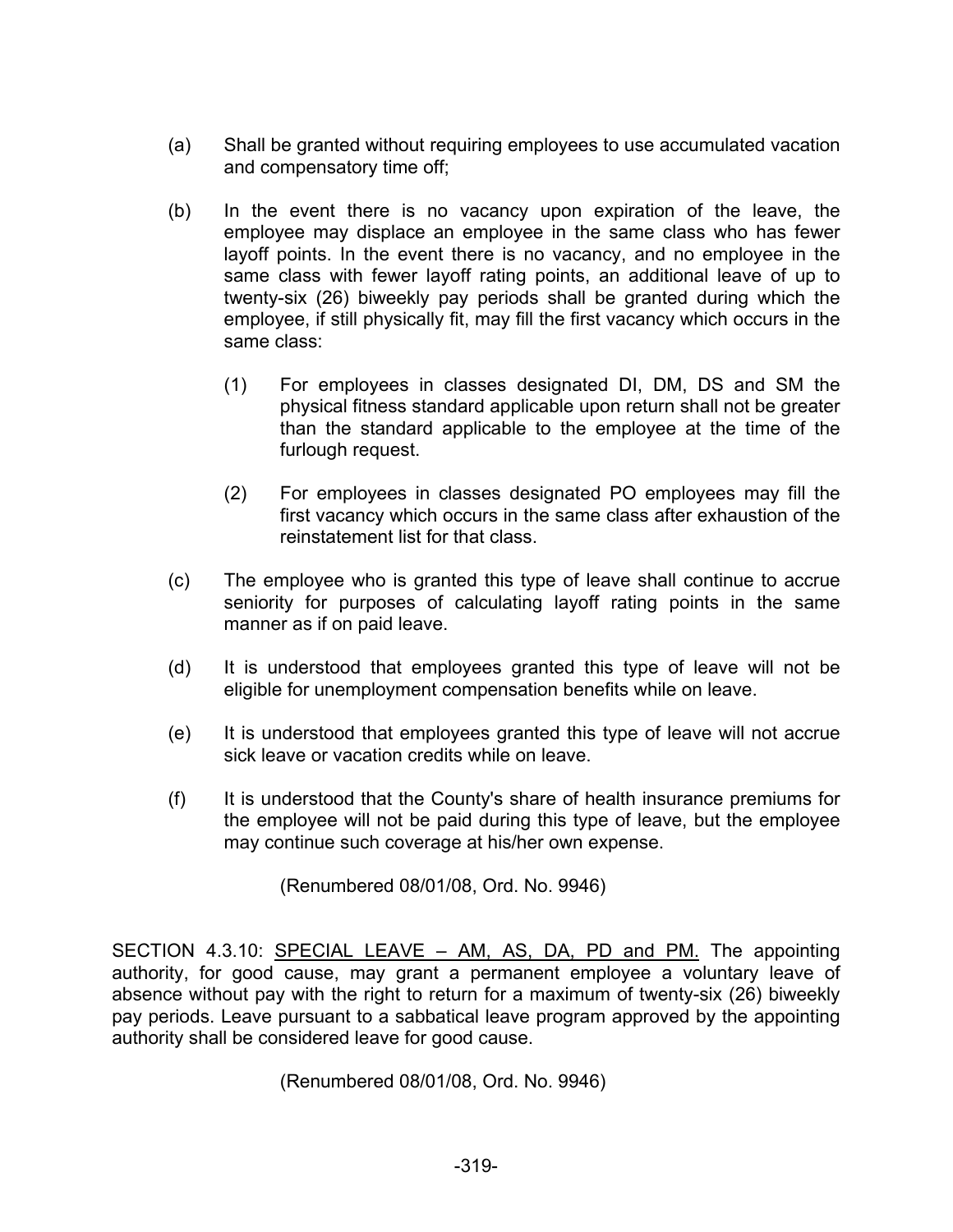# SECTION 4.3.11: VOLUNTARY TIME OFF.

- (a) Definition. Notwithstanding any other provision of this article, the appointing authority may for good cause grant an eligible permanent or probationary employee a voluntary leave of absence without pay with right to return to the same position. The employee's request for voluntary time off pursuant to this section shall be for the personal reasons of the employee to handle his or her personal affairs.
- (b) Conditions. Voluntary time off (VTO) is subject to the following conditions:
	- (1) Shall be taken in increments of one full-hour for all eligible employees.
	- (2) Credits toward sick leave, vacation, retirement, and holiday eligibility shall accrue as though the employee were on paid status. With respect to employees eligible to receive retirement benefits under Tier I, Tier II, Tier A and Tier B, credits toward retirement shall accrue as though the employee were on paid status. The County shall pay for each employee the required retirement contribution consisting of the County's required contribution and the employee's required contribution. The County's payment of the employee's required contribution shall include the County's retirement contribution offset calculated pursuant to the provisions of Article 5.6 of the County Compensation Ordinance. Employees eligible to receive retirement benefits under Tier C (County Compensation Ordinance Section 5.6.1(3)(g)) shall not accrue retirement credits while on VTO.

(Amended 01/09/15, Ord. No. 10368)

(3) Shall apply toward time in service for step advancement, completion of probation, and toward seniority for purposes of layoff.

(Amended 01/09/15, Ord. No. 10368)

- (4) Shall be granted without requiring employees to first use accumulated vacation and compensatory time off.
- (5) Shall be available only to employees who are on paid status the entire workday immediately before as well as immediately after time taken off.
- (6) Shall not be available to employees on other leave without pay, nor shall it be used in combination with paid leave which must be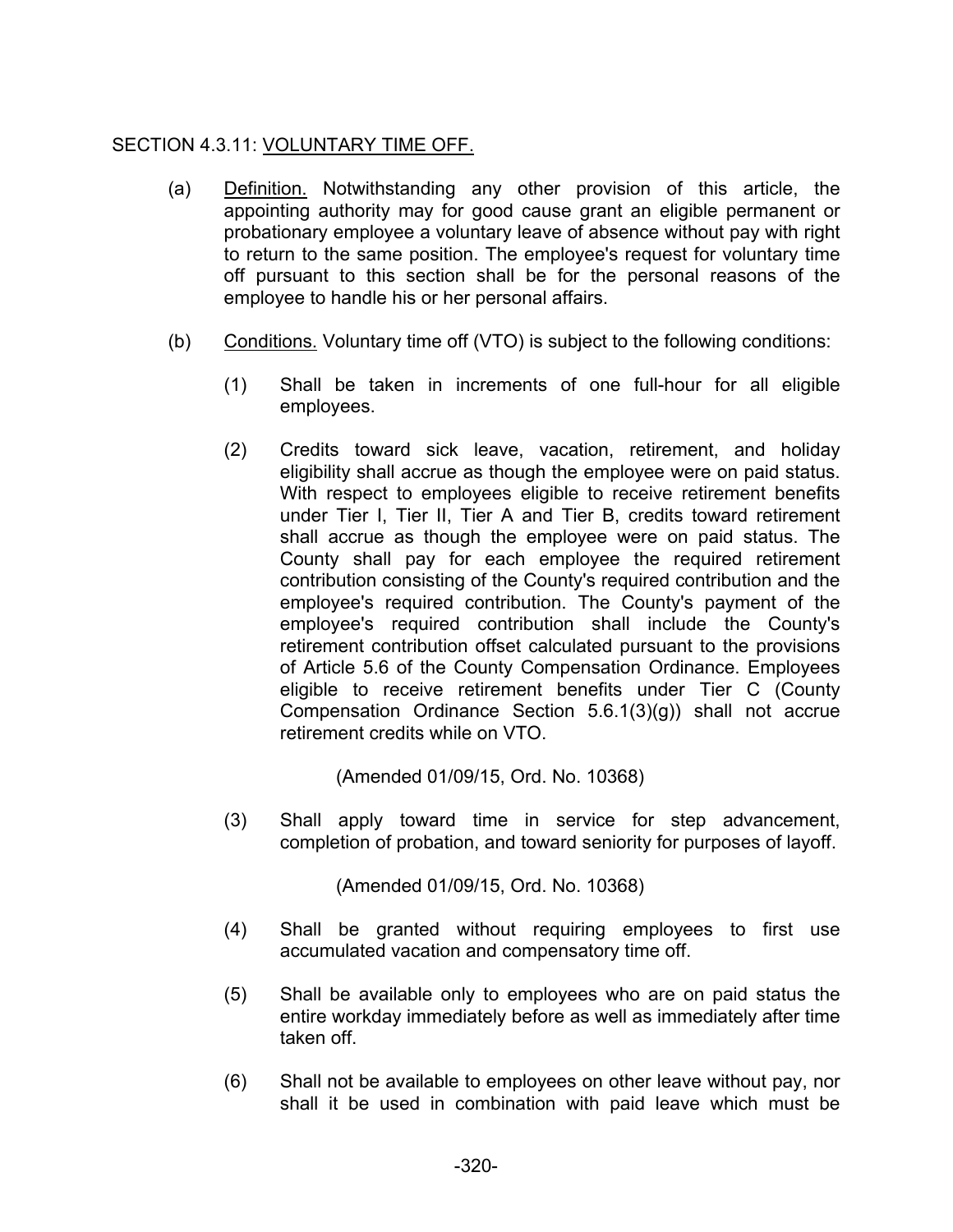exhausted prior to commencing other leave without pay.

(Amended 10/23/09, Ord. No. 10016) (Amended 01/09/15, Ord. No. 10368)

- (7) Voluntary time off authorized per biweekly pay period shall not exceed one-half of the employee's total number of authorized hours for the biweekly pay period and, VTO shall not be used in more than two consecutive pay periods at a time.
- (c) Eligibility. Employees in classes designated AE, AM, AS, CC, CE, CEM, CL, CM, CR, CS, DA, DS, EM, FS, HS, MA, MM, NA, NE, NM, NS, PD, PM, PO, PR, PS, RN, SM, SO, SS, SW and UM are eligible for participation in this program of voluntary time off.

(Amended 04/26/96, Ord. No. 8658) (Amended 09/27/96, Ord. No. 8720) (Amended 06/30/00, Ord. No. 9162) (Amended 12/04/01, Ord. No. 9405) (Amended 06/23/06, Ord. No. 9783) (Amended 12/21/07, Ord. No. 9910) (Amended 08/01/08, Ord. No. 9946) (Amended 09/26/08, Ord. No. 9955) (Amended 06/17/11, Ord. No. 10153)

- (d) Duration. This section shall only be operative through:
	- (1) June 30, 2022 for classes designated AE, AM, AS, CC, CL, CM, CR, CS, DA, DI, DM, DS, FS, HS, MM, PD, PM, PO, PR, PS, RN, SM, SO; SS and SW, and
	- (2) June 30, 2022 for classes designated CE, CEM, EM, MA, NA, NE, NM, NS, and UM; and

at that time, is repealed unless otherwise extended by ordinance action of the Board of Supervisors.

> (Added 06/26/92, Ord. No. 8088) (Amended 08/21/92, Ord. No. 8139) (Amended 10/02/92, Ord. No. 8150) (Renumbered from Section, 01/14/93, Ord. No. 8190) (Amended 07/01/93, Ord. No. 8265) (Amended 08/05/94, Ord. No. 8433) (Amended 07/01/95, Ord. No. 8550) (Amended 03/15/96, Ord. No. 8650) (Amended 07/17/98, Ord. No. 8927)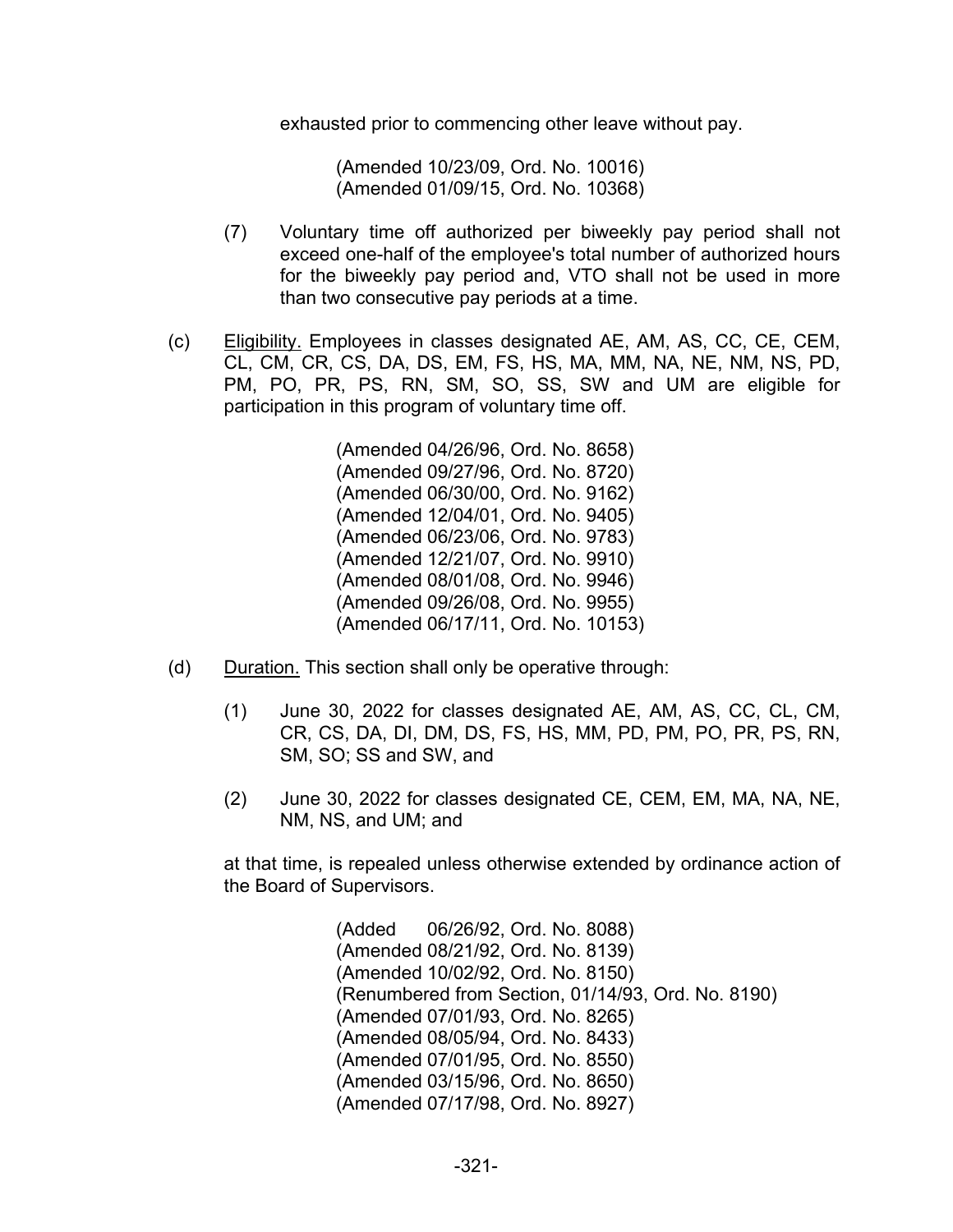| (Amended 07/02/99, Ord. No. 9050)  |
|------------------------------------|
| (Amended 06/30/00, Ord. No. 9162)  |
| (Amended 07/13/01, Ord. No. 9354)  |
| (Amended 05/31/02, Ord. No. 9465)  |
| (Amended 06/27/03, Ord. No. 9562)  |
| (Amended 06/25/04, Ord. No. 9656)  |
| (Amended 06/24/05, Ord. No. 9721)  |
| (Amended 06/23/06, Ord. No. 9783)  |
| (Amended 06/22/07, Ord. No. 9871)  |
| (Amended 08/01/08, Ord. No. 9946)  |
| (Amended 06/19/09, Ord. No. 9987)  |
| (Amended 05/21/10, Ord. No. 10051) |
| (Amended 06/17/11, Ord. No. 10153) |
| (Amended 06/29/12, Ord. No. 10215) |
| (Amended 08/09/13, Ord. No. 10277) |
| (Amended 09/19/14, Ord. No. 10354) |
| (Amended 06/26/15, Ord. No. 10388) |
| (Amended 06/23/17, Ord. No. 10483) |
| (Amended 06/22/18, Ord. No. 10542) |

SECTION 4.3.12: **DENIAL OF LEAVE.** Any question arising out of the denial of leave without pay shall be decided by the Director, Department of Human Resources.

(Renumbered 08/01/08 Ord. No. 9946)

SECTION 4.3.13: FAMILY CARE LEAVE.

(Repealed 04/16/93, Ord. No. 8226)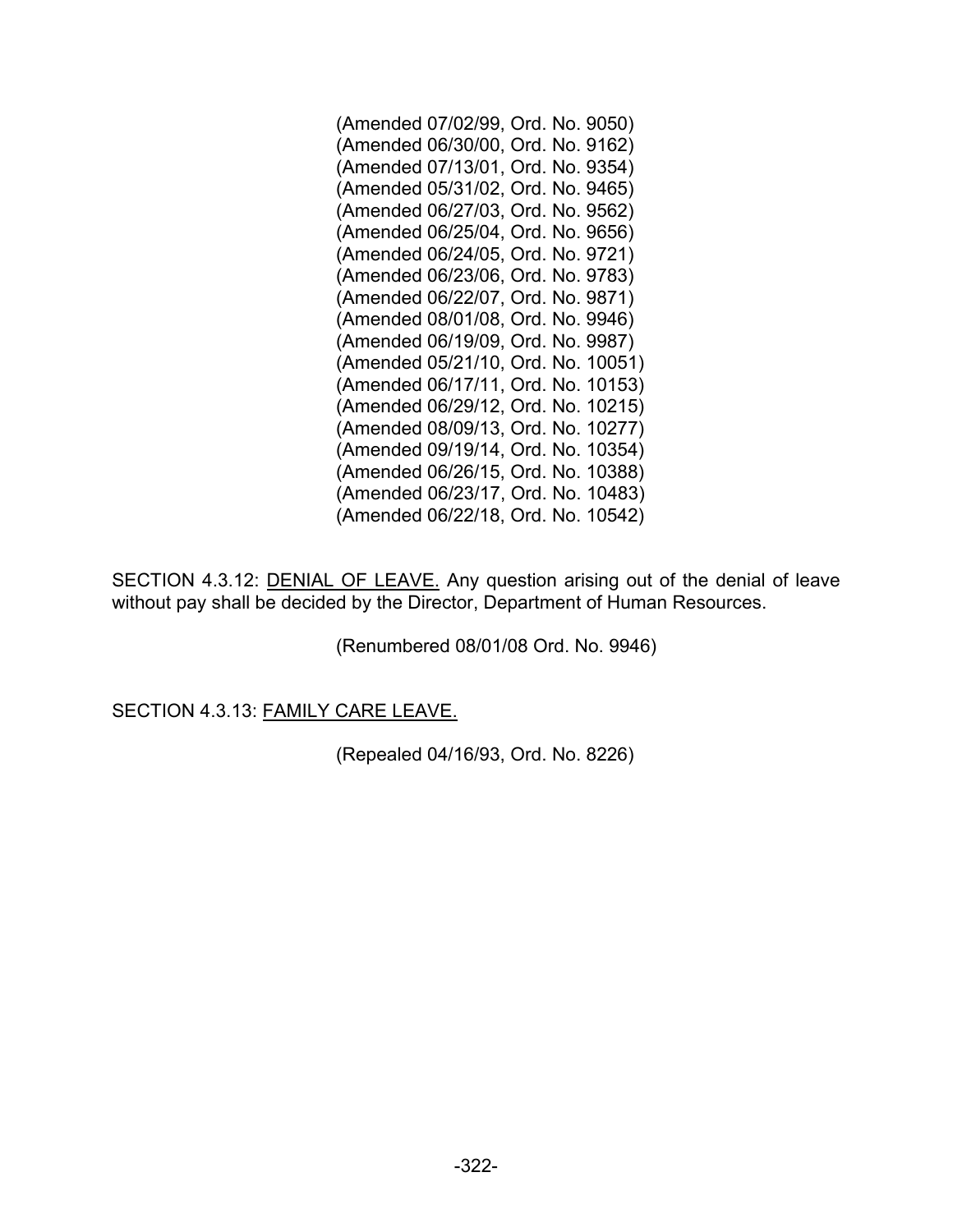This page is left blank to accommodate future changes.